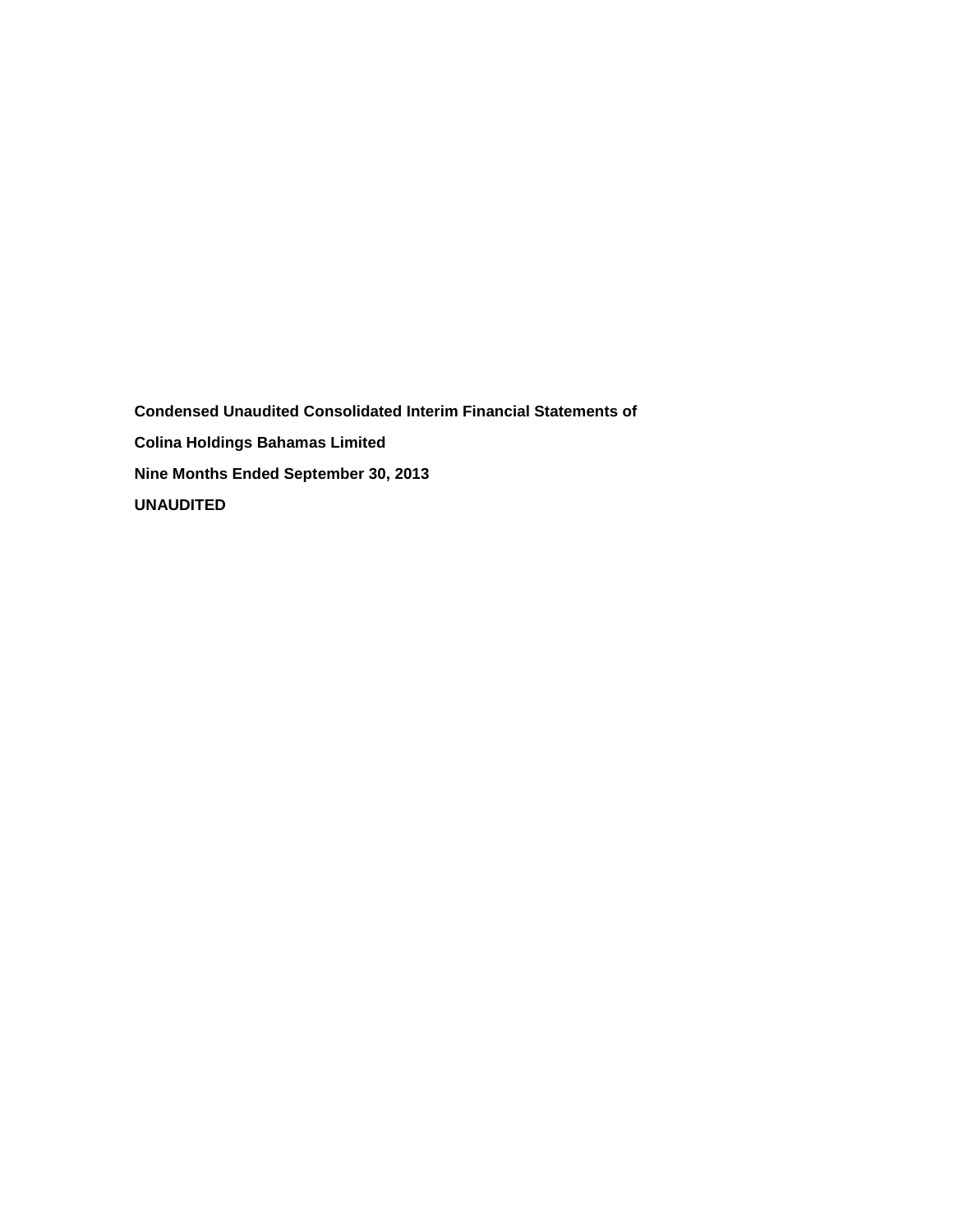Message from the Chairman

Dear Shareholders,

I am pleased, on behalf of the Board of Directors, to report that the financial results of the third quarter of 2013 continue to demonstrate consistent profitability, driven by positive growth in key financial indicators including premium revenue, net income, shareholders' equity and total assets.

Net income attributable to the Company's ordinary shareholders for the nine-month period ended September 30, 2013 rose to \$7.3 million or \$0.30 per ordinary share, compared to \$7.1 million or \$0.29 per ordinary share for the same period in the prior year. Total net premium revenues increased by 4.3% to \$93.5 million, compared to \$89.6 million for the nine months ended September 30, 2012. While the Company continues to produce positive results from its core insurance operations, the current economic environment has impacted net investment earnings, which stand at \$19.3 million compared to \$22.3 million in the same period in the prior year.

General and administrative expenses for the nine months ended September 30, 2013 have increased to \$25.8 million from \$24.8 million in the prior year, however, the Company's administrative expense ratio remains within the targeted range.

The Company's total equity continues on an upward trend, rising to \$134.6 million at September 30, 2013 compared to \$127.9 million at December 31, 2012. Total assets have increased by \$11.7 million to \$594.8 million from \$583.1 million at December 31, 2012. Invested assets remain a significant proportion of the asset base, comprising 84% of total assets.

Despite the prevailing economic climate, the Company continues to defend its leading market position and stable financial outlook. Our results over the third quarter of the year have us well positioned to deliver on our financial and operational targets for 2013 and I am confident that we will continue to create sustained value for all of our stakeholders during the final three months of this year.

However, in light of legislative processes underway regarding tax reform, specifically a Value Added Tax (VAT), the Company, like the rest of our industry, remains cautious about the new economic climate in which we will operate in 2014. We are working with our partners to fully define the possible impact that the new external environment will have on operations as we prepare for implementation.

Finally, I wish to thank our stakeholders who continue to support us, and to pay tribute to the members of the Board, Executive Committee, salespersons and employees for their dedicated service.

mus \_\_\_\_\_\_\_\_\_\_\_\_\_\_\_\_\_\_\_\_\_\_\_\_\_\_\_\_

Terence Hilts Chairman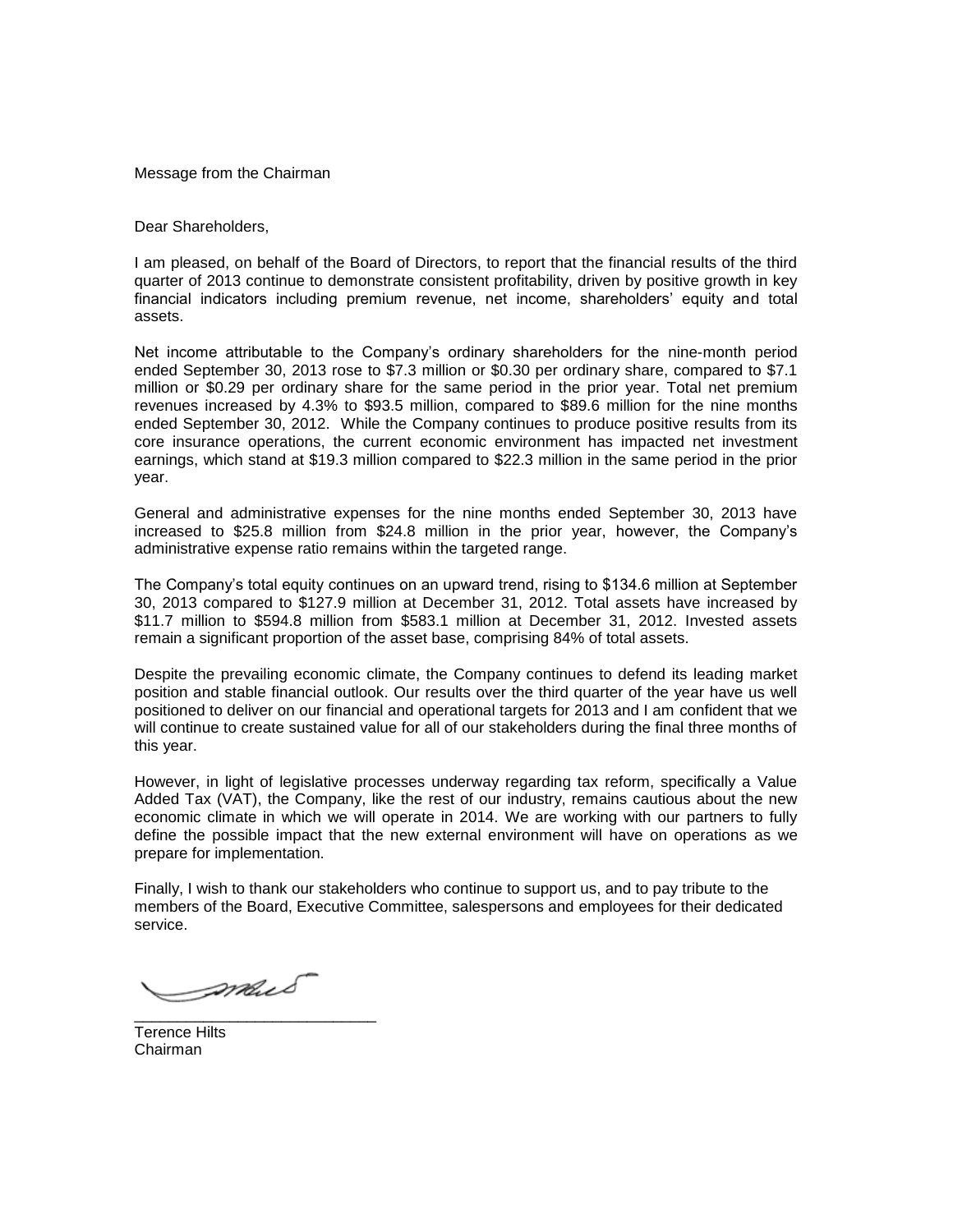## **COLINA HOLDINGS BAHAMAS LIMITED Unaudited Consolidated Interim Statement of Financial Position**

As at September 30, 2013 with comparative figures as at December 31, 2012 (Expressed in Bahamian dollars)

| As at September 30, 2013 with comparative lightes as at December 31, 2012<br>(Expressed in Bahamian dollars) |                       |    |                      |
|--------------------------------------------------------------------------------------------------------------|-----------------------|----|----------------------|
|                                                                                                              | September 30,<br>2013 |    | December 31,<br>2012 |
| <b>ASSETS</b>                                                                                                |                       |    |                      |
| Term deposits                                                                                                | \$<br>31,282,732      | \$ | 32,507,472           |
| Investment securities                                                                                        | 285,915,854           |    | 258,285,312          |
| Mortgages and commercial loans                                                                               | 55,123,375            |    | 58,507,747           |
| Policy loans                                                                                                 | 66,632,579            |    | 65,749,812           |
| Investment properties                                                                                        | 49,711,718            |    | 49,476,534           |
| Investment in associates                                                                                     | 10,821,854            |    | 10,862,733           |
| Total invested assets                                                                                        | 499,488,112           |    | 475,389,610          |
| Cash and demand balances                                                                                     | 22,024,247            |    | 23,900,097           |
| Receivables and other assets                                                                                 | 40,469,925            |    | 50,416,789           |
| Property and equipment                                                                                       | 19,743,579            |    | 19,951,616           |
| Goodwill                                                                                                     | 12,512,749            |    | 12,512,749           |
| Other intangible assets                                                                                      | 533,886               |    | 963,873              |
| <b>Total assets</b>                                                                                          | \$<br>594,772,498     | \$ | 583,134,734          |
| <b>LIABILITIES</b>                                                                                           |                       |    |                      |
| Provision for future policy benefits                                                                         | \$<br>351,271,517     | \$ | 342,605,833          |
| Policy dividends on deposit                                                                                  | 28,766,215            |    | 29,367,158           |
| Total policy liabilities                                                                                     | 380,037,732           |    | 371,972,991          |
| Other liabilities                                                                                            | 80,108,679            |    | 83,245,161           |
| <b>Total liabilities</b>                                                                                     | 460,146,411           |    | 455,218,152          |
| <b>EQUITY</b>                                                                                                |                       |    |                      |
| Ordinary shares                                                                                              | 24,729,613            |    | 24,729,613           |
| Treasury shares                                                                                              | (50, 549)             |    | (154, 531)           |
| Share premium                                                                                                | 5,960,299             |    | 5,960,299            |
| Revaluation reserve                                                                                          | 8,536,698             |    | 8,736,942            |
| Retained earnings                                                                                            | 47,294,485            |    | 44,410,992           |
| Total ordinary shareholders' equity                                                                          | 86,470,546            |    | 83,683,315           |
| Preference shares                                                                                            | 30,000,000            |    | 30,000,000           |
| Total shareholders' equity                                                                                   | 116,470,546           |    | 113,683,315          |
| Non-controlling interests                                                                                    | 18,155,541            |    | 14,233,267           |
| <b>Total equity</b>                                                                                          | 134,626,087           |    | 127,916,582          |
| <b>Total liabilities and equity</b>                                                                          | \$<br>594,772,498     | \$ | 583,134,734          |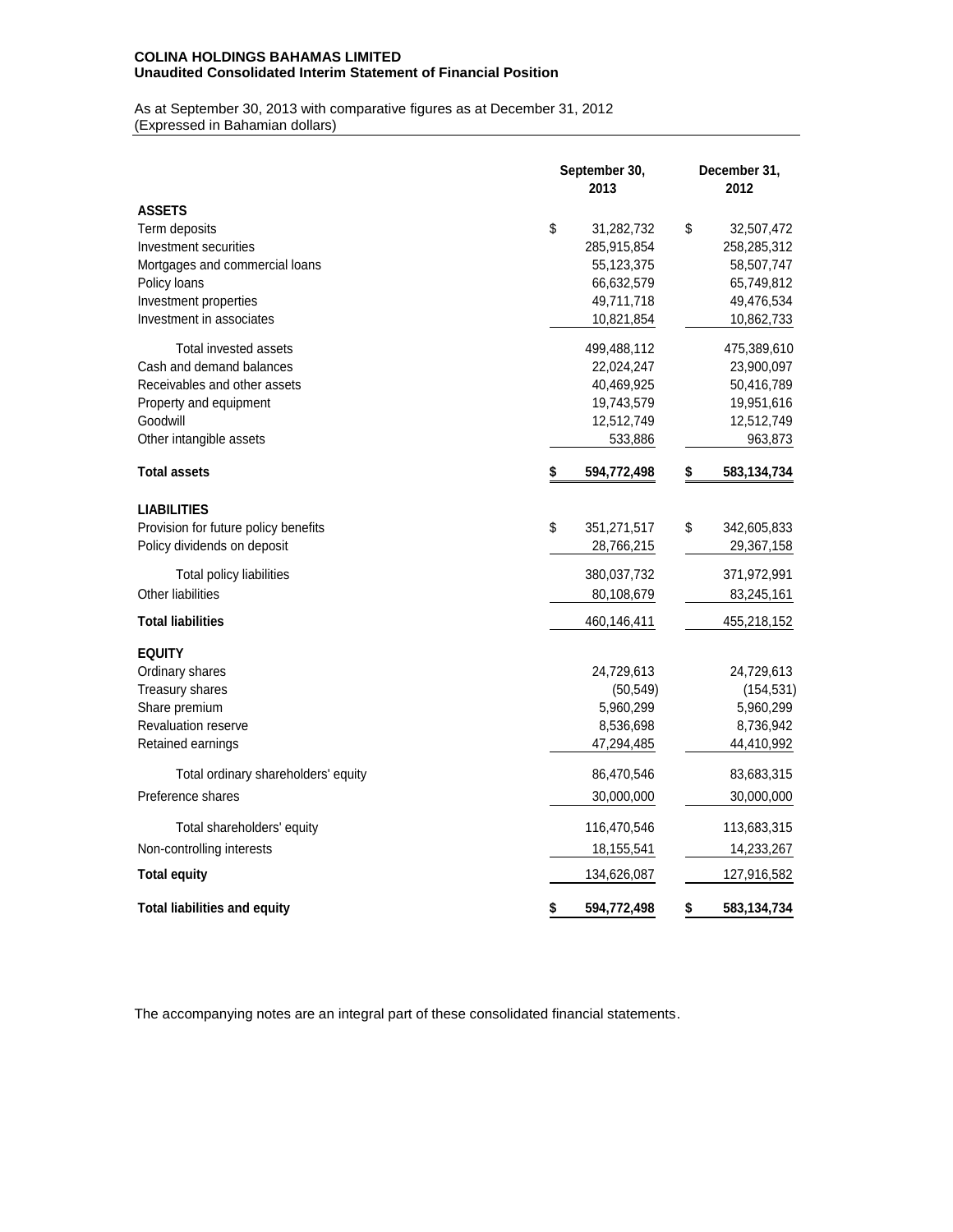#### **COLINA HOLDINGS BAHAMAS LIMITED Unaudited Consolidated Interim Statement of Income**

For the nine months ended September 30, 2013

with comparative figures for the nine months ended September 30, 2012

| 110111011111011110111000<br>(Expressed in Bahamian dollars) |                                      |                                      |  |  |  |  |  |
|-------------------------------------------------------------|--------------------------------------|--------------------------------------|--|--|--|--|--|
|                                                             | 9 Months Ended<br>September 30, 2013 | 9 Months Ended<br>September 30, 2012 |  |  |  |  |  |
| <b>Revenues:</b>                                            |                                      |                                      |  |  |  |  |  |
| Premium revenue                                             | \$<br>103,169,146                    | \$<br>100,543,307                    |  |  |  |  |  |
| Less: Reinsurance premiums                                  | 9,700,252                            | 10,940,203                           |  |  |  |  |  |
| Net premium revenue                                         | 93,468,894                           | 89,603,104                           |  |  |  |  |  |
| Net investment income<br>Other income                       | 19,293,812<br>6,571,932              | 22,293,259<br>5,850,430              |  |  |  |  |  |
|                                                             |                                      |                                      |  |  |  |  |  |
| <b>Total revenues</b>                                       | 119,334,638                          | 117,746,793                          |  |  |  |  |  |
| <b>Benefits and expenses:</b>                               |                                      |                                      |  |  |  |  |  |
| Policyholders' benefits                                     | 69,030,246                           | 70,459,681                           |  |  |  |  |  |
| Less: Reinsurance recoveries                                | 6,707,608                            | 10,104,966                           |  |  |  |  |  |
| Net policyholders' benefits                                 | 62,322,638                           | 60,354,715                           |  |  |  |  |  |
| Changes in provision for future policy benefits             | 8,665,684                            | 11,597,668                           |  |  |  |  |  |
| General and administrative expenses                         | 25,850,008                           | 24,844,730                           |  |  |  |  |  |
| Commissions                                                 | 8,842,186                            | 7,806,063                            |  |  |  |  |  |
| Premium and other tax expense                               | 2,702,466                            | 2,683,546                            |  |  |  |  |  |
| Finance costs                                               | 897,111                              | 177,173                              |  |  |  |  |  |
| Other expenses                                              | 423,619                              | 866,638                              |  |  |  |  |  |
| Total benefits and expenses                                 | 109,703,712                          | 108,330,533                          |  |  |  |  |  |
| Net income for the period:                                  | \$<br>9,630,926                      | \$<br>9,416,260                      |  |  |  |  |  |
| Net income attributable to:                                 |                                      |                                      |  |  |  |  |  |
| Equity shareholders of the Company                          | \$<br>9,209,024                      | \$<br>8,574,391                      |  |  |  |  |  |
| Non-controlling interests                                   | 421,902                              | 841,869                              |  |  |  |  |  |
| Net income for the period                                   | \$<br>9,630,926                      | \$<br>9,416,260                      |  |  |  |  |  |
| Basic earnings per ordinary share (Note 4)                  | 0.30<br>S                            | 0.29<br>\$                           |  |  |  |  |  |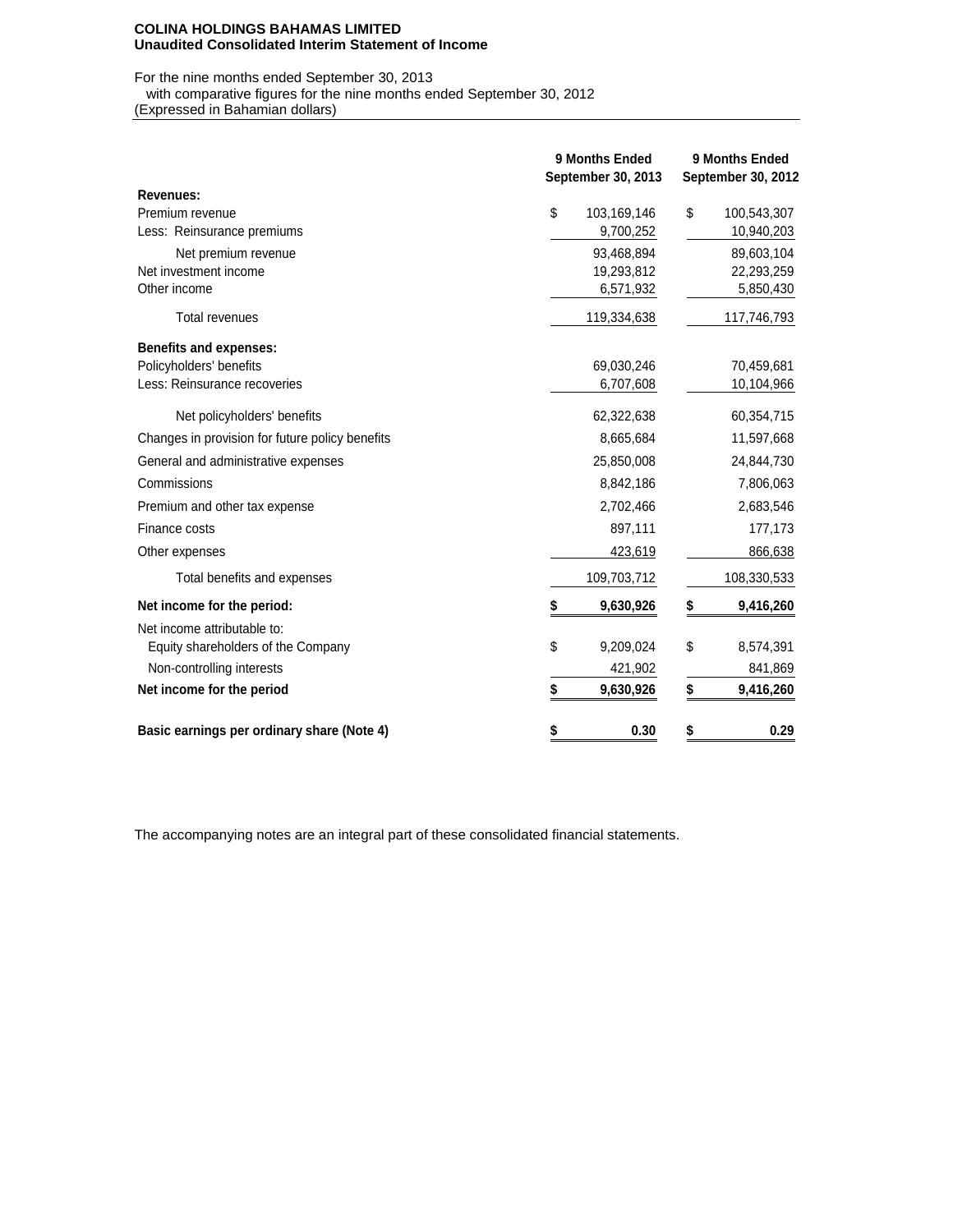### **COLINA HOLDINGS BAHAMAS LIMITED Unaudited Consolidated Interim Statement of Comprehensive Income**

For the nine months ended September 30, 2013

with comparative figures for the nine months ended September 30, 2012

(Expressed in Bahamian dollars)

|                                               | 9 Months Ended<br>September 30, 2013 |           |    | 9 Months Ended<br>September 30, 2012 |  |  |  |
|-----------------------------------------------|--------------------------------------|-----------|----|--------------------------------------|--|--|--|
| Net income for the period                     | \$                                   | 9,630,926 | \$ | 9,416,260                            |  |  |  |
| Other comprehensive (loss)/gain:              |                                      |           |    |                                      |  |  |  |
| Change in available-for-sale financial assets |                                      | (200,244) |    | 64,273                               |  |  |  |
| Total comprehensive income for the period     |                                      | 9,430,682 |    | 9,480,533                            |  |  |  |
| Attributable to:                              |                                      |           |    |                                      |  |  |  |
| Equity shareholders of the Company            | \$                                   | 9,008,780 | \$ | 8,638,664                            |  |  |  |
| Non-controlling interests                     |                                      | 421.902   |    | 841,869                              |  |  |  |
| Total comprehensive income for the period     | \$                                   | 9,430,682 |    | 9,480,533                            |  |  |  |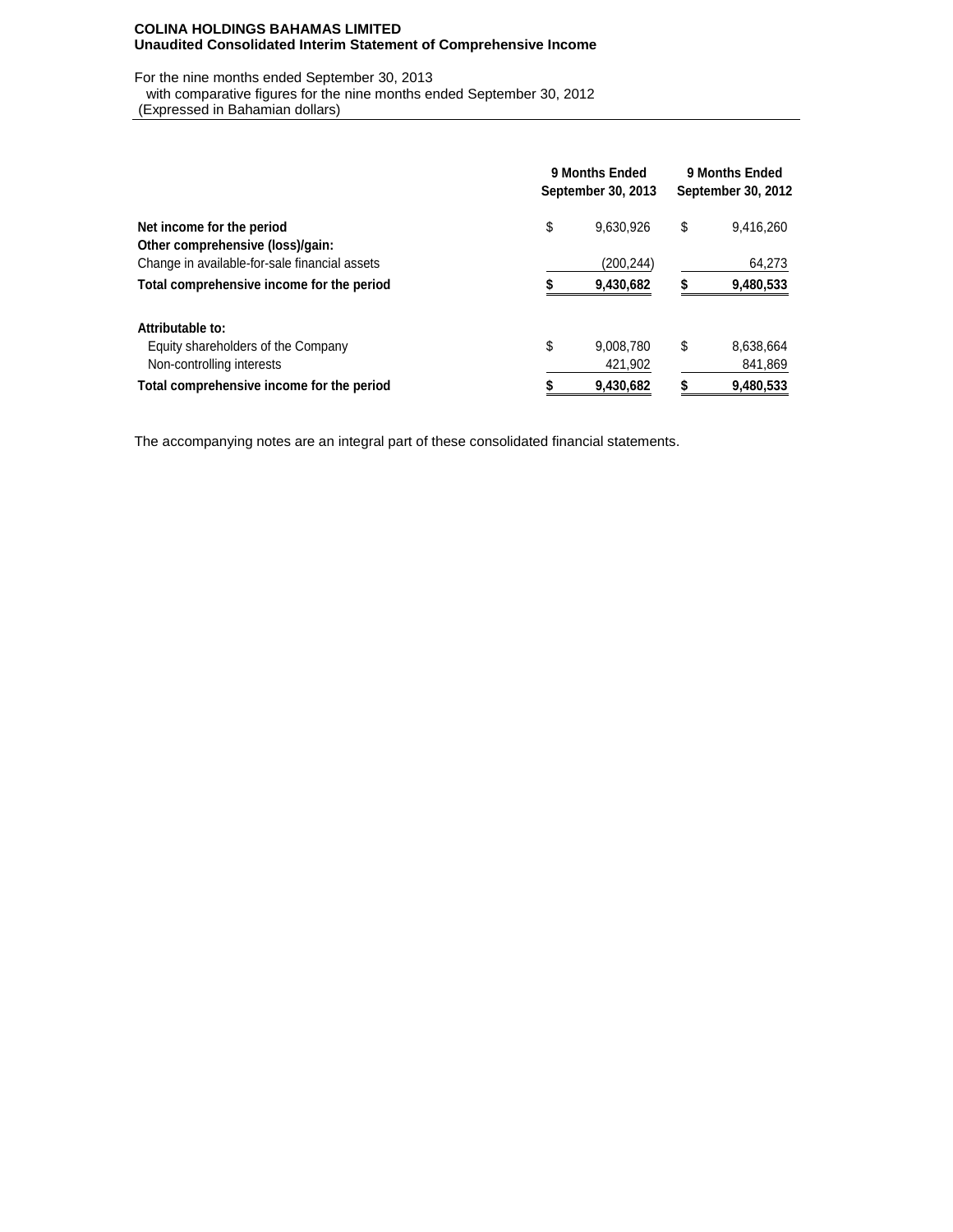#### **COLINA HOLDINGS BAHAMAS LIMITED Unaudited Consolidated Interim Statement of Income**

For the three months ended September 30, 2013

with comparative figures for the three months ended September 30, 2012

| with comparative figures for the three months ended September 30, 2012<br>(Expressed in Bahamian dollars) |                           |                           |
|-----------------------------------------------------------------------------------------------------------|---------------------------|---------------------------|
|                                                                                                           |                           |                           |
|                                                                                                           | <b>3 Months Ended</b>     | <b>3 Months Ended</b>     |
|                                                                                                           | <b>September 30, 2013</b> | <b>September 30, 2012</b> |
| Revenues:                                                                                                 |                           |                           |
| Premium revenue                                                                                           | \$<br>34,320,312          | \$<br>34, 353, 774        |
| Less: Reinsurance premiums                                                                                | 3,335,666                 | 3,783,198                 |
| Net premium revenue                                                                                       | 30,984,646                | 30,570,576                |
| Net investment income                                                                                     | 6,469,937                 | 8,102,705                 |
| Other income                                                                                              | 2,145,400                 | 979,008                   |
| Total revenues                                                                                            | 39,599,983                | 39,652,289                |
| <b>Benefits and expenses:</b>                                                                             |                           |                           |
| Policyholders' benefits                                                                                   | 21,019,148                | 26,893,754                |
| Less: Reinsurance recoveries                                                                              | 1,280,634                 | 2,771,558                 |
| Net policyholders' benefits                                                                               | 19,738,514                | 24,122,196                |
| Changes in provision for future policy benefits                                                           | 5,159,035                 | 1,231,430                 |
| General and administrative expenses                                                                       | 8,241,799                 | 7,935,445                 |
| Commissions                                                                                               | 2,606,978                 | 2,664,654                 |
| Premium and other tax expense                                                                             | 825,049                   | 881,532                   |
| Finance costs                                                                                             | 295,493                   | 65,989                    |
| Other expenses                                                                                            | 110,454                   | 292,321                   |
| Total benefits and expenses                                                                               | 36,977,322                | 37,193,567                |
| Net income for the period:                                                                                | \$<br>2,622,661           | \$<br>2,458,722           |
| Net income attributable to:                                                                               |                           |                           |
| Equity shareholders of the Company                                                                        | \$<br>2,507,702           | \$<br>2,106,601           |
| Non-controlling interests                                                                                 | 114,959                   | 352, 121                  |
| Net income for the period                                                                                 | \$<br>2,622,661           | \$<br>2,458,722           |
| Basic earnings per share (Note 4)                                                                         | \$<br>0.06                | \$<br>0.05                |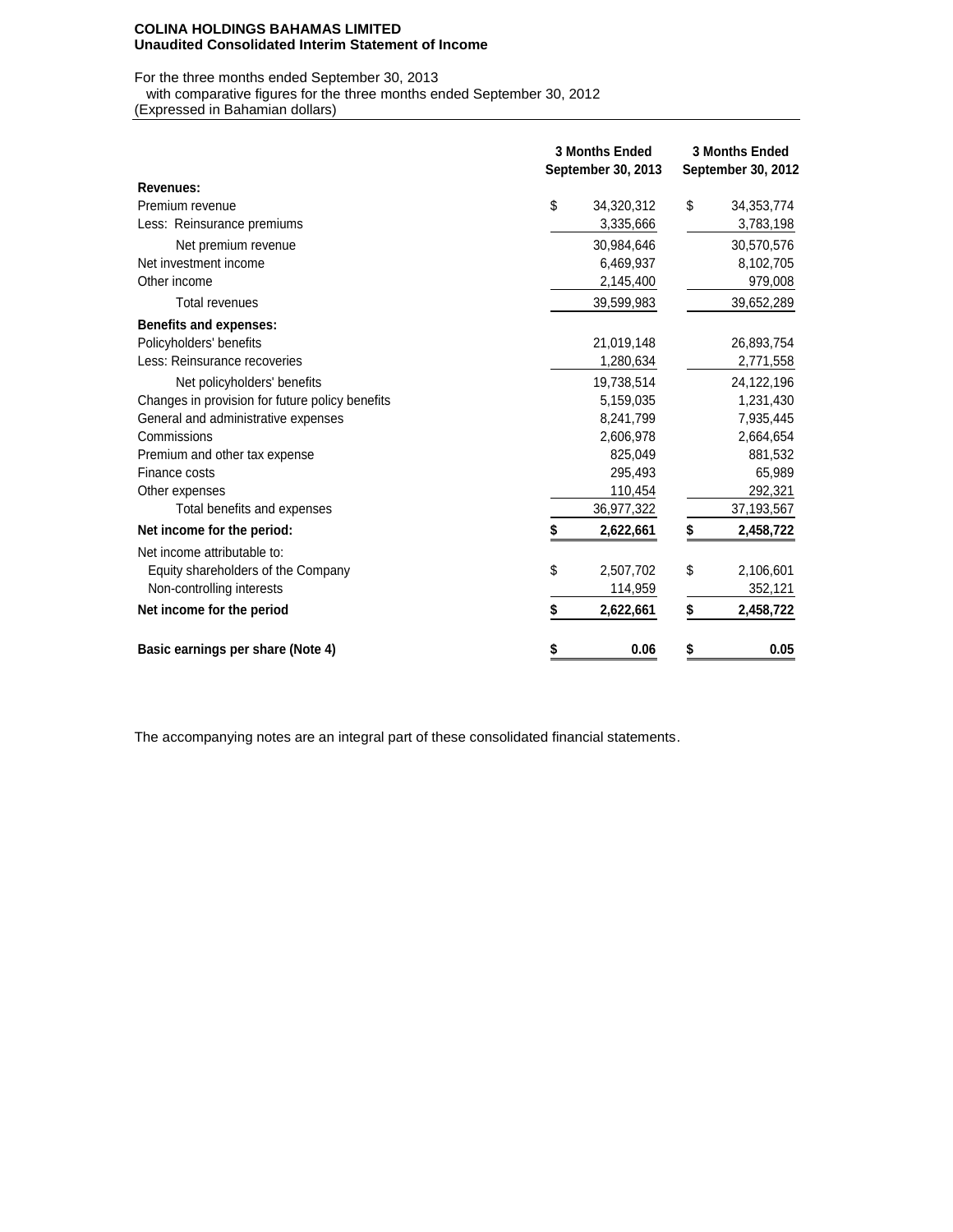### **COLINA HOLDINGS BAHAMAS LIMITED Unaudited Consolidated Interim Statement of Comprehensive Income**

For the three months ended September 30, 2013

with comparative figures for the three months ended September 30, 2012

(Expressed in Bahamian dollars)

|                                               | <b>3 Months Ended</b><br>September 30, 2013 | <b>3 Months Ended</b><br>September 30, 2012 |    |           |  |
|-----------------------------------------------|---------------------------------------------|---------------------------------------------|----|-----------|--|
| Net income for the period                     | \$                                          | 2,622,661                                   | \$ | 2,458,722 |  |
| Other comprehensive gains:                    |                                             |                                             |    |           |  |
| Change in available-for-sale financial assets |                                             | 91,063                                      |    | 180,826   |  |
| Total comprehensive income for the period     |                                             | 2,713,724                                   |    | 2,639,548 |  |
| Attributable to:                              |                                             |                                             |    |           |  |
| Equity shareholders of the Company            | \$                                          | 2,598,765                                   | S  | 2,287,427 |  |
| Non-controlling interests                     |                                             | 114.959                                     |    | 352,121   |  |
| Total comprehensive income for the period     |                                             | 2,713,724                                   |    | 2,639,548 |  |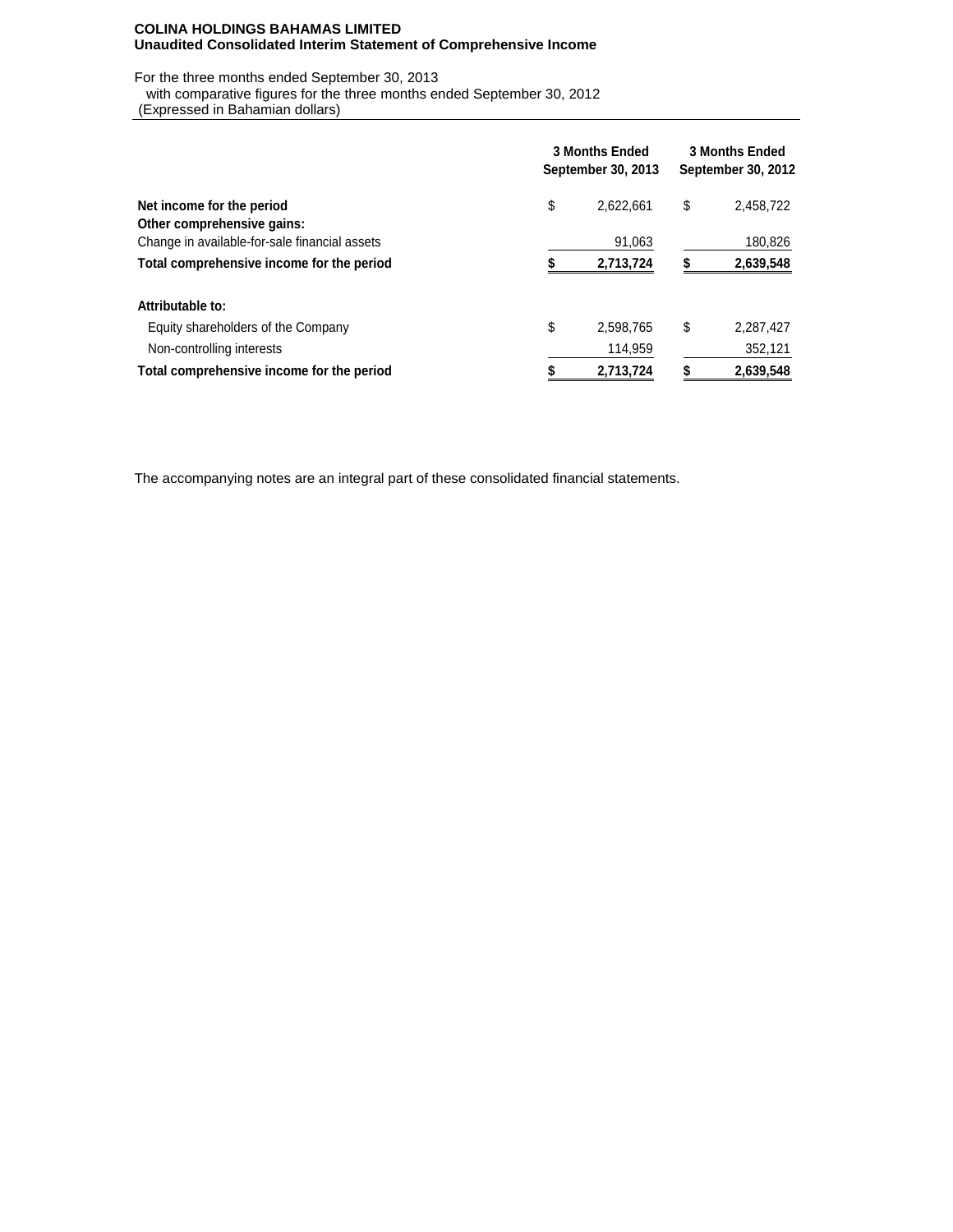### **COLINA HOLDINGS BAHAMAS LIMITED Unaudited Consolidated Statement of Changes in Equity**

#### For the nine months ended September 30, 2013

| or the rillie months ended September 30, 2013<br>with comparative figures for the nine months ended September 30, 2012<br>(Expressed in Bahamian dollars) |   |                                     |      |                                  |    |                         |    |                               |                                       |                                    |                                     |                               |
|-----------------------------------------------------------------------------------------------------------------------------------------------------------|---|-------------------------------------|------|----------------------------------|----|-------------------------|----|-------------------------------|---------------------------------------|------------------------------------|-------------------------------------|-------------------------------|
|                                                                                                                                                           |   | Ordinary<br><b>Share</b><br>Capital |      | <b>Treasury</b><br><b>Shares</b> |    | <b>Share</b><br>Premium |    | <b>Revaluation</b><br>Reserve | Preference<br><b>Share</b><br>Capital | <b>Retained</b><br><b>Earnings</b> | Non-controlling<br><b>Interests</b> | <b>Total</b><br><b>Equity</b> |
| Balance, January 1, 2012<br>Net gain on remeasurement of<br>available-for-sale securities                                                                 |   | 24,729,613 \$                       |      | $(162, 254)$ \$                  |    | 5,960,299 \$            |    | 7,815,781                     | \$<br>30,000,000 \$                   | 38,983,366 \$                      | 12,337,522 \$                       | 119,664,327                   |
| to fair value                                                                                                                                             |   |                                     |      |                                  |    |                         |    | 64,274                        |                                       |                                    |                                     | 64,274                        |
| Net income for the period                                                                                                                                 |   |                                     |      |                                  |    |                         |    |                               |                                       | 8,574,391                          | 841,869                             | 9,416,260                     |
| Changes in non-controlling interests                                                                                                                      |   |                                     |      |                                  |    |                         |    |                               |                                       |                                    | 73,762                              | 73,762                        |
| Unrealized gain on purchase of shares in subsidiary                                                                                                       |   |                                     |      |                                  |    |                         |    | 23,335                        |                                       |                                    |                                     | 23,335                        |
| Decrease in treasury shares                                                                                                                               |   |                                     |      | 7,804                            |    |                         |    |                               |                                       |                                    |                                     | 7,804                         |
| Ordinary share dividends                                                                                                                                  |   |                                     |      |                                  |    |                         |    |                               |                                       | (3,956,738)                        |                                     | (3,956,738)                   |
| Preference share dividends                                                                                                                                |   |                                     |      |                                  |    |                         |    |                               |                                       | (1, 427, 162)                      |                                     | (1, 427, 162)                 |
| Balance, September 30, 2012                                                                                                                               |   | 24,729,613                          | - \$ | (154, 450)                       | -S | 5,960,299               | -S | 7,903,390                     | 30,000,000                            | 42,173,857                         | 13,253,153                          | 123,865,862                   |
| Balance, January 1, 2013<br>Net loss on remeasurement of                                                                                                  | S | 24,729,613 \$                       |      | $(154, 531)$ \$                  |    | 5,960,299 \$            |    | 8,736,942 \$                  | 30,000,000 \$                         | 44,410,992 \$                      | 14,233,267 \$                       | 127,916,582                   |
| available-for-sale securities                                                                                                                             |   |                                     |      |                                  |    |                         |    |                               |                                       |                                    |                                     |                               |
| to fair value<br>Net income for the period                                                                                                                |   |                                     |      |                                  |    |                         |    | (200, 244)                    |                                       | 9,209,024                          | 421,902                             | (200, 244)<br>9,630,926       |
| Changes in non-controlling interests                                                                                                                      |   |                                     |      |                                  |    |                         |    |                               |                                       |                                    | 3,500,372                           | 3,500,372                     |
| Decrease in treasury shares                                                                                                                               |   |                                     |      | 103,982                          |    |                         |    |                               |                                       |                                    |                                     | 103,982                       |
| Ordinary share dividends                                                                                                                                  |   |                                     |      |                                  |    |                         |    |                               |                                       | (4,450,531)                        |                                     | (4,450,531)                   |
| Preference share dividends                                                                                                                                |   |                                     |      |                                  |    |                         |    |                               |                                       | (1,875,000)                        |                                     | (1,875,000)                   |
| Balance, September 30, 2013                                                                                                                               |   | 24,729,613                          | S    | (50, 549)                        |    | 5,960,299               |    | 8,536,698                     | 30,000,000                            | 47,294,485                         | 18,155,541                          | 134,626,087                   |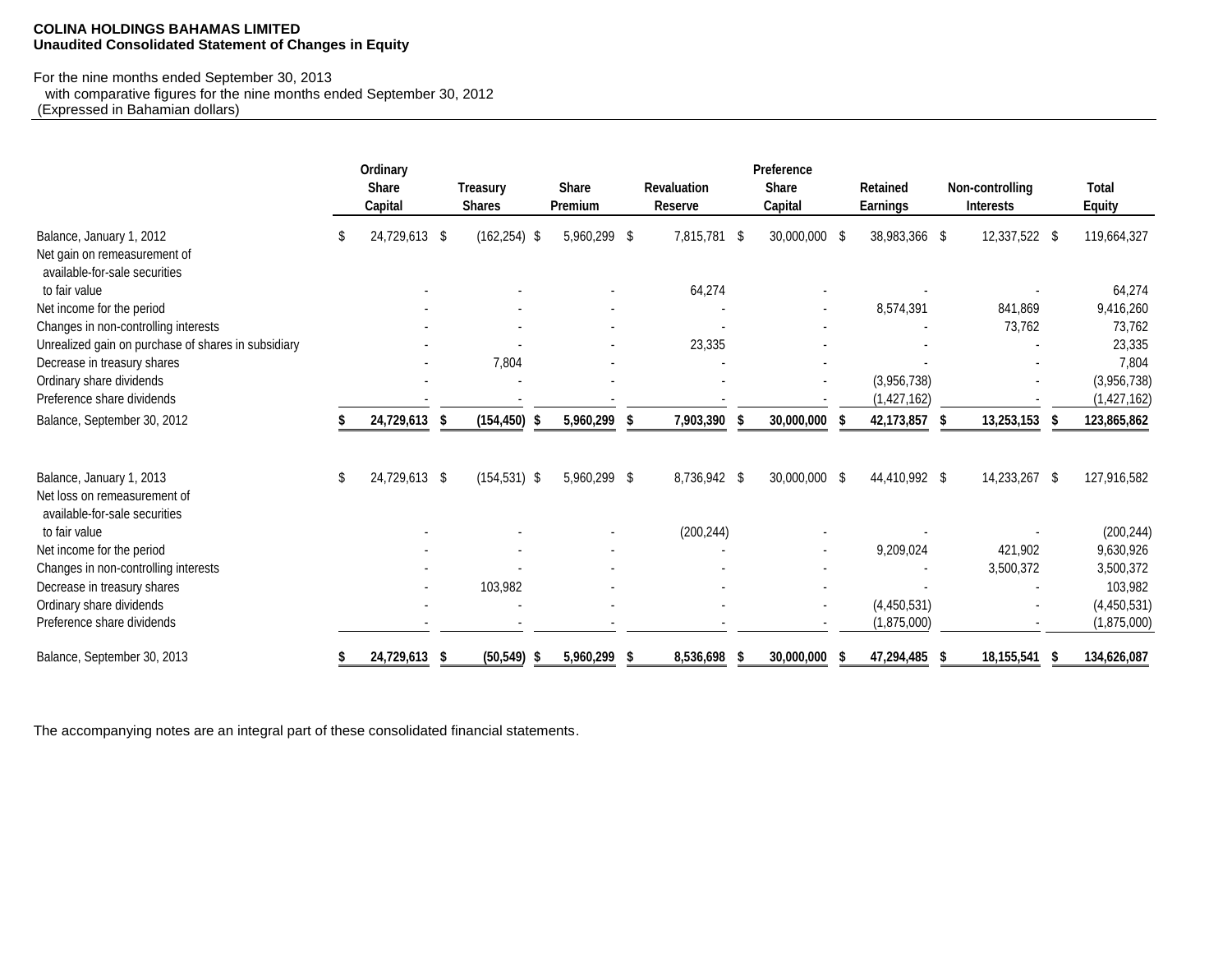#### **COLINA HOLDINGS BAHAMAS LIMITED Unaudited Consolidated Statement of Cash Flows**

For the nine months ended September 30, 2013

with comparative figures for the nine months ended September 30, 2012

| with comparative liqures for the nine months ended September 30, 2012<br>(Expressed in Bahamian dollars) |                                             |                |                                      |                |  |
|----------------------------------------------------------------------------------------------------------|---------------------------------------------|----------------|--------------------------------------|----------------|--|
|                                                                                                          | <b>9 Months Ended</b><br>September 30, 2013 |                | 9 Months Ended<br>September 30, 2012 |                |  |
| Cash flows from operating activities:                                                                    |                                             |                |                                      |                |  |
| Net income                                                                                               | \$                                          | 9,630,926      | \$                                   | 9,416,260      |  |
| Adjustments to reconcile net income to net cash                                                          |                                             |                |                                      |                |  |
| used in operating activities:                                                                            |                                             |                |                                      |                |  |
| Change in unrealized loss/(gain) on fair value                                                           |                                             |                |                                      |                |  |
| through income securities                                                                                |                                             | 2,148,189      |                                      | (1,947,759)    |  |
| Increase in provision for future policy benefits                                                         |                                             | 8,665,684      |                                      | 11,597,668     |  |
| Changes in loss provisions for loans and receivables                                                     |                                             | 1,350,075      |                                      | 1,614,599      |  |
| Depreciation and amortization charges                                                                    |                                             | 1,036,286      |                                      | 2,007,550      |  |
| Net realized gain on fair value through                                                                  |                                             |                |                                      |                |  |
| income securities                                                                                        |                                             | (112, 184)     |                                      | (7, 142)       |  |
| Interest income                                                                                          |                                             | (17, 720, 876) |                                      | (16, 565, 133) |  |
| Dividend income                                                                                          |                                             | (1,435,931)    |                                      | (1,095,041)    |  |
| Operating cash flows before changes in operating                                                         |                                             |                |                                      |                |  |
| assets and liabilities                                                                                   |                                             | 3,562,169      |                                      | 5,021,002      |  |
| Changes in operating assets and liabilities:                                                             |                                             |                |                                      |                |  |
| Decrease/(increase) in other assets                                                                      |                                             | 10,288,153     |                                      | (4,068,004)    |  |
| (Decrease)/increase in other liabilities                                                                 |                                             | (3,433,215)    |                                      | 91,591         |  |
| Net cash provided by operating activities                                                                |                                             | 10,417,107     |                                      | 1,044,589      |  |

(Continued)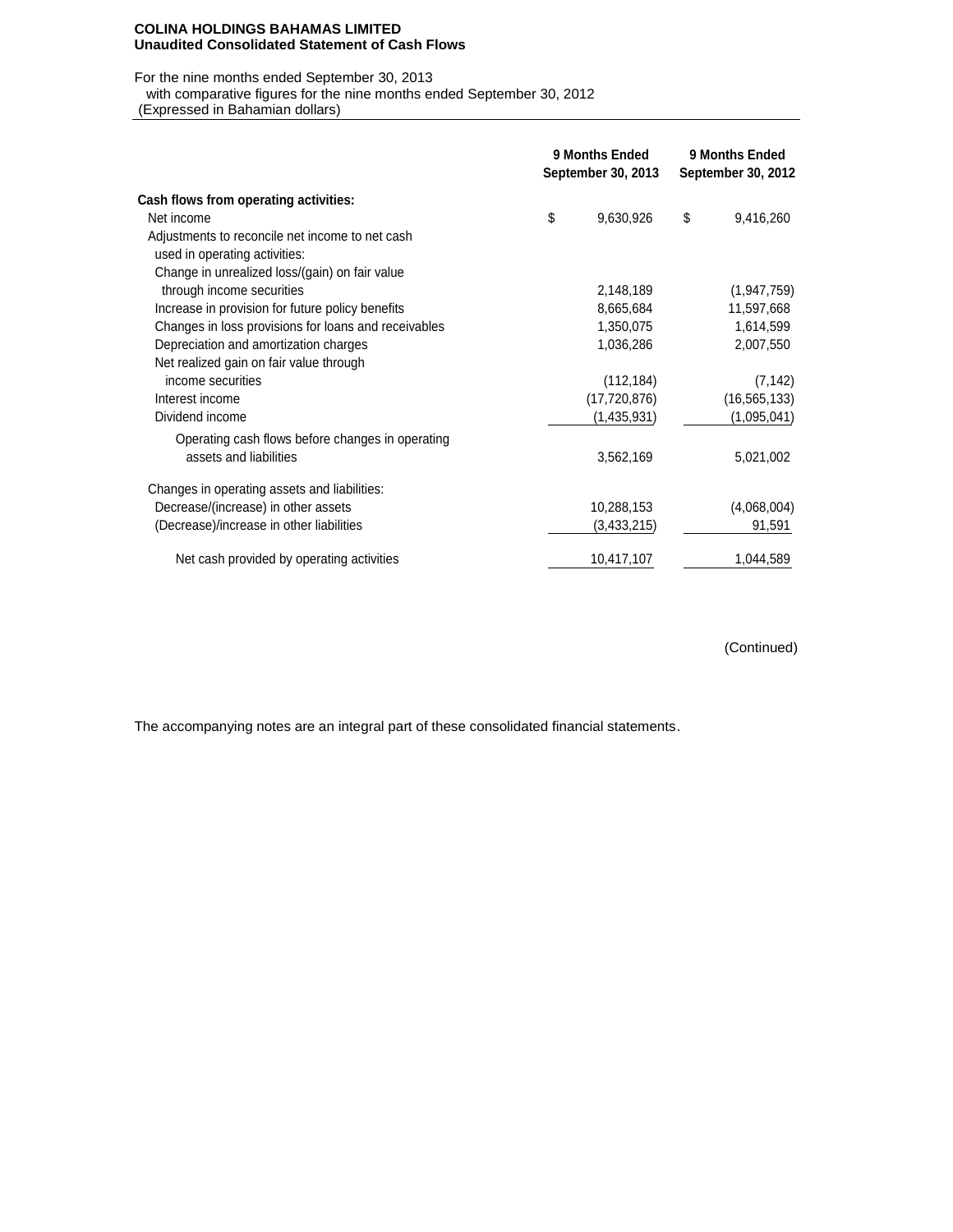#### **COLINA HOLDINGS BAHAMAS LIMITED Unaudited Consolidated Statement of Cash Flows**

## For the nine months ended September 30, 2013

with comparative figures for the nine months ended September 30, 2012

| (Expressed in Bahamian dollars)                               |                    |                    |
|---------------------------------------------------------------|--------------------|--------------------|
|                                                               |                    |                    |
|                                                               | 9 Months Ended     | 9 Months Ended     |
|                                                               | September 30, 2013 | September 30, 2012 |
| Cash flows from investing activities:                         |                    |                    |
| Acquisition of subsidiaries, net of cash acquired             | 3,500,372          | 23,335             |
| (Increase)/decrease in term deposits with original maturities |                    |                    |
| greater than 90 days                                          | (10, 887, 134)     | 4,897,315          |
| Decrease/(increase) in restricted cash                        | 6,625              | (1, 554)           |
| Fair value through income securities purchased                | (17, 304, 674)     | (5,812,946)        |
| Proceeds on disposal of fair value through income             |                    |                    |
| securities                                                    | 1,146,163          | 543,812            |
| Available-for-sale securities purchased                       | (19,884,692)       | (6,728,232)        |
| Proceeds on disposal of available-for-sale securities         | 6,176,413          | 41,400             |
| Decrease in loans to policyholders                            | (772, 055)         | (1,217,846)        |
| Additions to investment property                              | (235, 184)         | (238, 078)         |
| Net change in mortgage and commercial loans                   | 2,255,440          | 6,029,109          |
| Interest received                                             | 17,088,611         | 16,386,860         |
| Dividends received                                            | 1,435,931          | 1,095,041          |
| Proceeds on disposal of property and equipment, net           |                    | 14,373             |
| Additions to property and equipment                           | (398, 262)         | (1,369,070)        |
| Additions to other intangible assets                          |                    | (573, 100)         |
| Net cash (used in)/provided by investing activities           | (17, 872, 446)     | 13,090,419         |
| Cash flows used in financing activities:                      |                    |                    |
| Sale of treasury shares                                       | 103,982            | 7,804              |
| Dividends to ordinary shareholders                            | (4,450,531)        | (3,956,738)        |
| Dividends to preference shareholders                          | (1,875,000)        | (1,427,162)        |
| Net cash used in financing activities                         | (6,221,549)        | (5,376,096)        |
| Net (decrease)/increase in cash and cash equivalents          | (13, 676, 888)     | 8,758,912          |
| Cash and cash equivalents, beginning of period                | 45,331,638         | 32,921,872         |
|                                                               |                    |                    |
| Cash and cash equivalents, end of period (Note 3)             | 31,654,750<br>\$   | \$<br>41,680,784   |

(Concluded)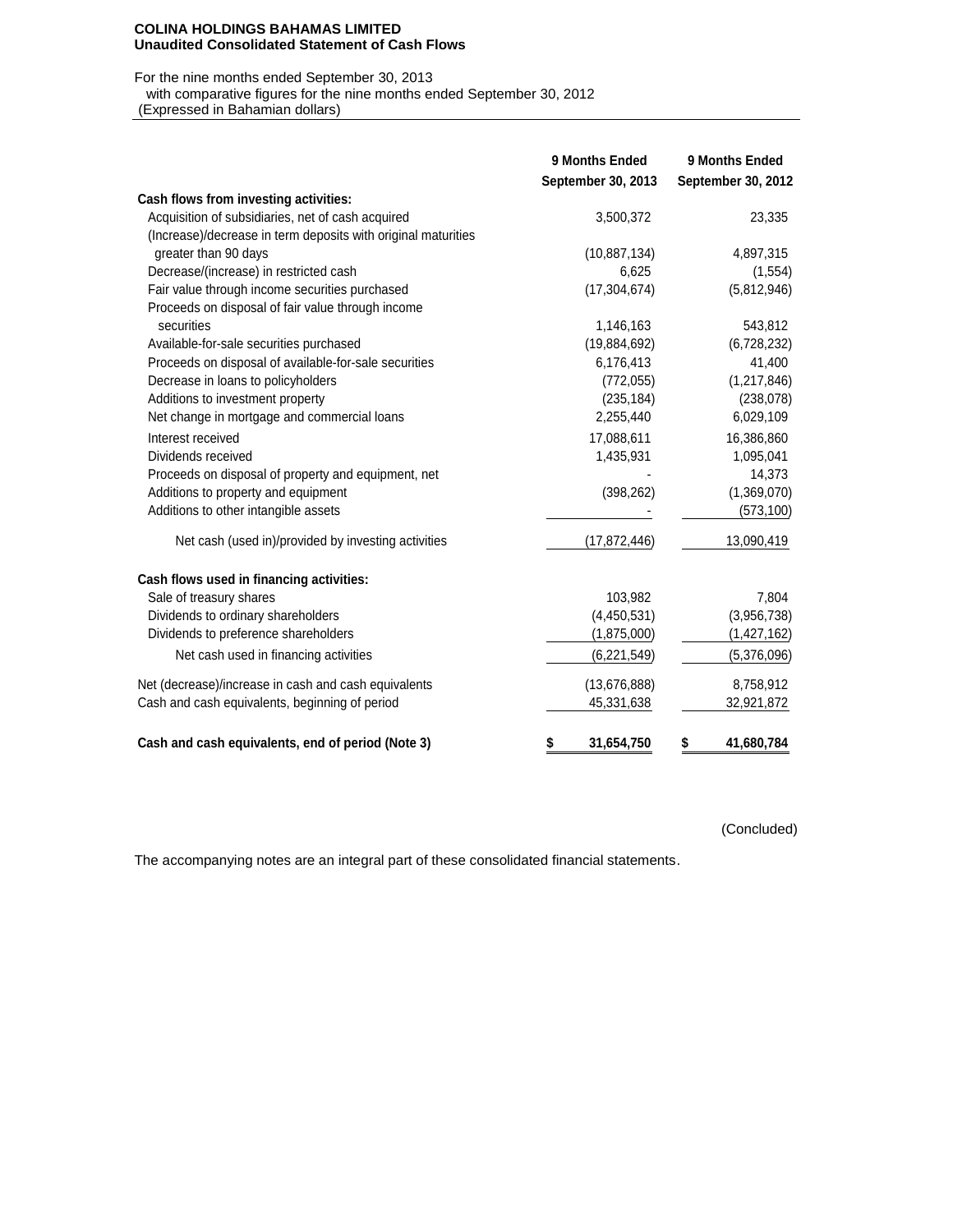For the period ended September 30, 2013 (Expressed in Bahamian dollars)

# **1. General Information**

Colina Holdings Bahamas Limited ("the Company") was incorporated under the laws of the Commonwealth of The Bahamas on July 6, 1993.

The Company acts principally as the holding company of Colina Insurance Limited ("Colina") and Colina General Insurance Agency & Brokers Limited ("CGIA"), both of which are wholly-owned. Colina is a life and health insurer incorporated and registered to operate as a life and health insurer in The Bahamas, The Cayman Islands and The Turks and Caicos Islands. CGIA is a general insurance agent and broker, incorporated and registered to operate in The Bahamas.

The ordinary shares of the Company are listed on the Bahamas International Securities Exchange. At September 30, 2013, approximately 58.1% of the Company's issued ordinary shares were owned by A.F. Holdings Ltd. and 41.9% by the Bahamian public.

The registered office of the Company is located at St. Andrew's Court, Frederick Street Steps, P.O. Box N-4805, Nassau, The Bahamas and its principal place of business is located at 308 East Bay Street, P.O. Box N-4728, Nassau, The Bahamas.

# **2. Significant Accounting Policies**

The consolidated financial statements have been prepared in accordance with International Financial Reporting Standards ("IFRS") for interim financial information. Accordingly, they do not include all of the information and footnotes required by IFRS for complete financial statements. In the opinion of management, these unaudited condensed consolidated financial statements reflect all adjustments (consisting of normal recurring accruals) considered necessary for a fair presentation of the Company's financial position and results of operations as at the end of and for the periods presented. All significant intercompany accounts and transactions have been eliminated from these statements. The preparation of unaudited condensed consolidated financial statements in conformity with IFRS requires management to make estimates and assumptions that affect the reported amounts of assets and liabilities and disclosure of contingent assets and liabilities at the date of the financial statements and the reported amounts of revenues and expenses during the reporting period. Actual results could differ from these estimates.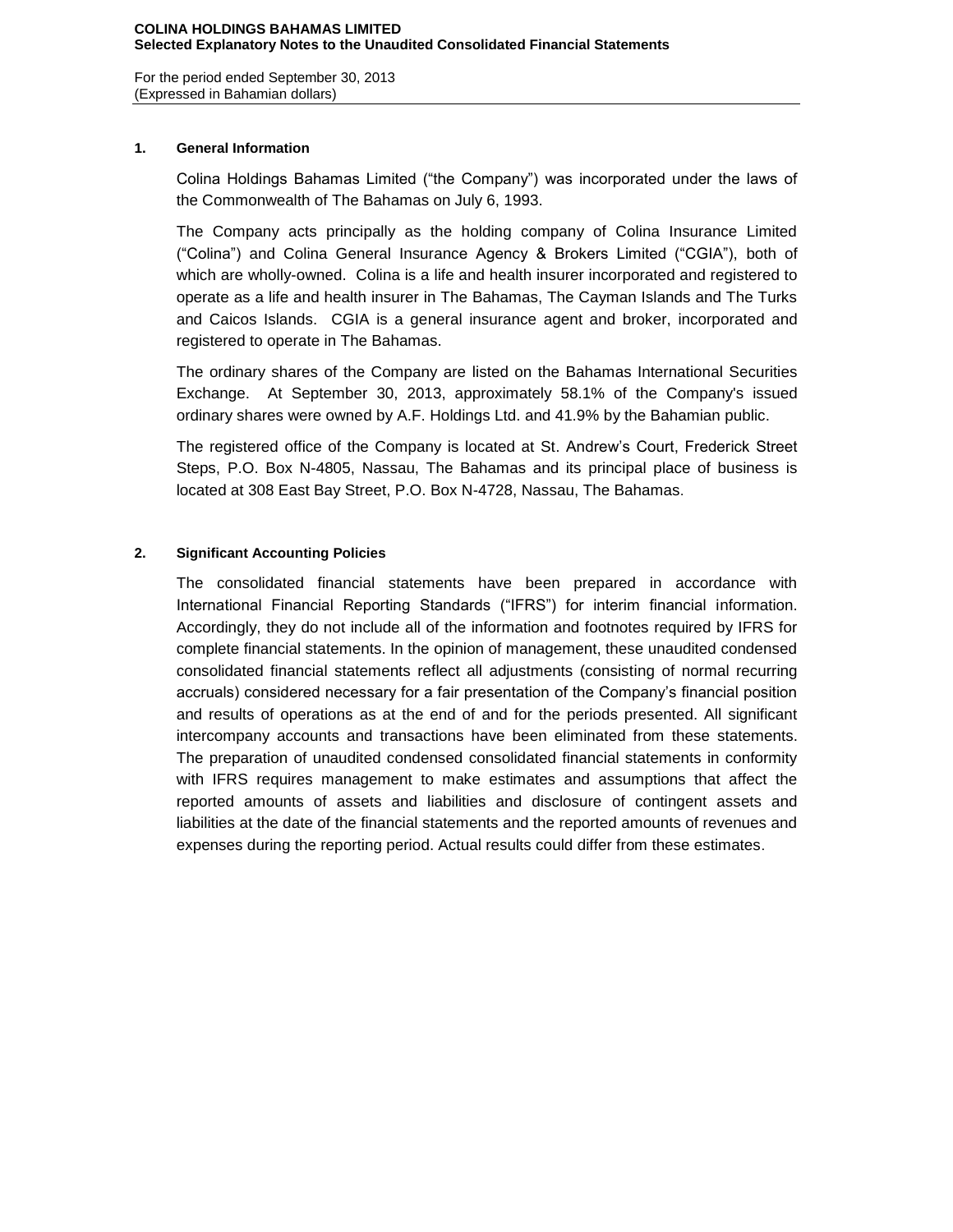### **COLINA HOLDINGS BAHAMAS LIMITED Selected Explanatory Notes to the Unaudited Consolidated Financial Statements**

For the period ended September 30, 2013 (Expressed in Bahamian dollars)

## **3. Cash and Cash Equivalents**

For the purposes of the consolidated statement of cash flows, cash and cash equivalents are comprised of the following:

| Term deposits                              | September 30, | September 30,<br>2012 |    |             |
|--------------------------------------------|---------------|-----------------------|----|-------------|
|                                            | \$            | 31,282,732            | \$ | 20,631,077  |
| Less: Deposits with original maturities of |               |                       |    |             |
| greater than 90 days                       |               | (20,664,055)          |    | (5,675,787) |
| Short-term deposits                        |               | 10,618,677            |    | 14,955,290  |
| Cash and demand balances                   |               | 22,024,247            |    | 31,813,117  |
| Less: Restricted cash balances             |               |                       |    | (1,006,801) |
| Less: Bank overdraft                       |               | (988, 174)            |    | (4,080,822) |
| Total cash and cash equivalents            |               | 31,654,750            |    | 41,680,784  |

# **4. Basic Earnings Per Ordinary Share**

Basic earnings per ordinary share is calculated by dividing net income attributable to ordinary shareholders of the Company by the weighted average number of ordinary shares issued and outstanding during the period, excluding ordinary shares of the Company acquired by Colina held as treasury shares.

|                                                        |  | 9 Months<br>Ended<br>September 30, 2013 | 9 Months<br><b>Ended</b><br>September 30, 2012 |            |  |  |
|--------------------------------------------------------|--|-----------------------------------------|------------------------------------------------|------------|--|--|
| Net income attributable to equity shareholders         |  | 9,209,024                               |                                                | 8,574,391  |  |  |
| Net income attributable to ordinary shareholders       |  | 7,334,024                               |                                                | 7,147,229  |  |  |
| Weighted average number of ordinary shares outstanding |  | 24,691,853                              |                                                | 24,668,110 |  |  |
| Basic earnings per ordinary share                      |  | 0.30                                    |                                                | 0.29       |  |  |

|                                                        | 3 Months<br>Ended<br>September 30, 2013 | 3 Months<br><b>Ended</b><br>September 30, 2012 |            |  |  |
|--------------------------------------------------------|-----------------------------------------|------------------------------------------------|------------|--|--|
| Net income attributable to equity shareholders         | 2,507,702                               |                                                | 2,106,601  |  |  |
| Net income attributable to ordinary shareholders       | 1,570,202                               |                                                | 1,168,743  |  |  |
| Weighted average number of ordinary shares outstanding | 24,709,631                              |                                                | 24,669,631 |  |  |
| Basic earnings per ordinary share                      | 0.06                                    | S.                                             | 0.05       |  |  |